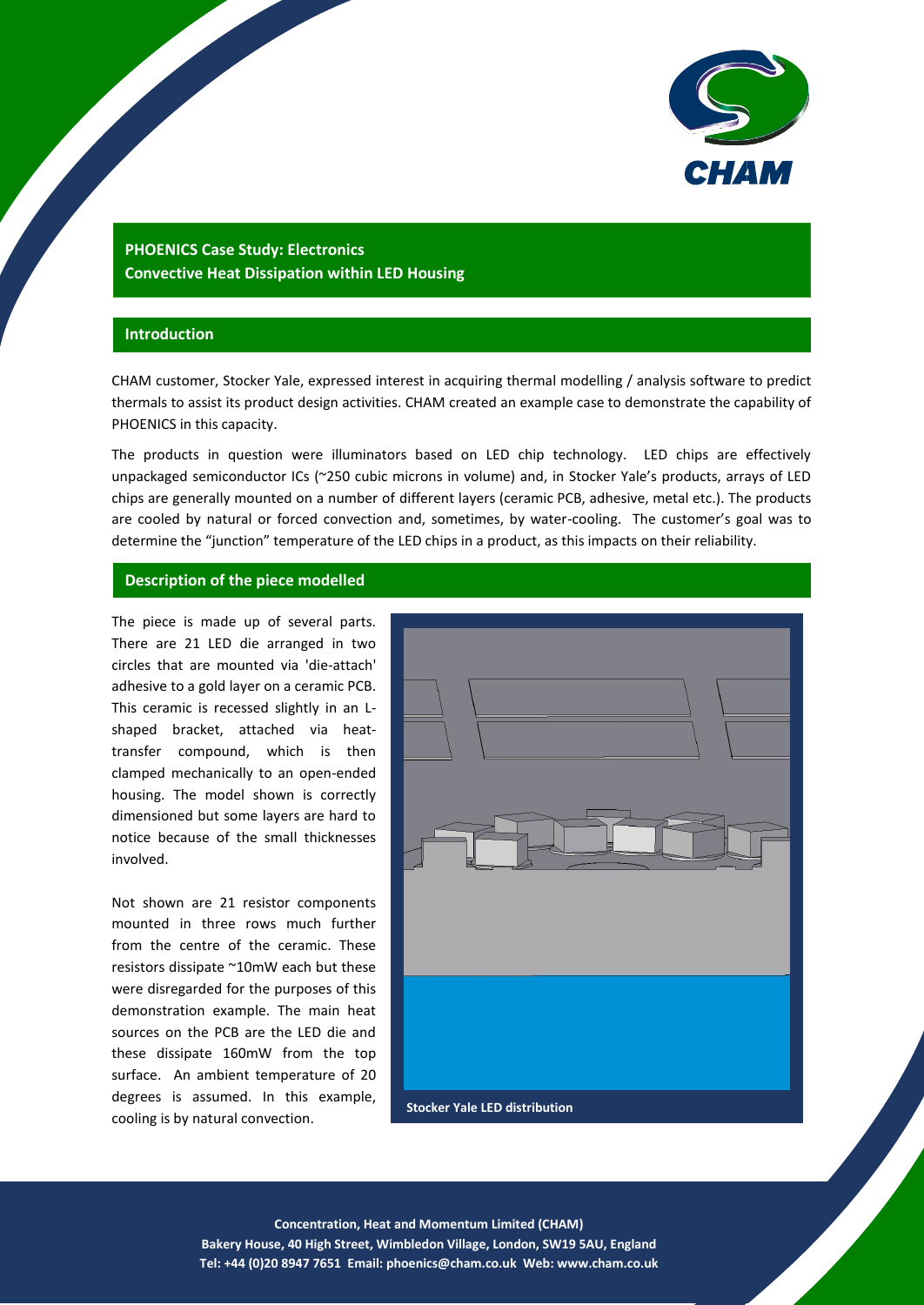# **Material Parameters**

| Part                   | Thickness                 | Thermal conductivity |
|------------------------|---------------------------|----------------------|
| <b>LED</b>             | 160 um                    | 75 W/mK              |
| Die-attach             | $15 \text{ um}$           | 13 W/mK              |
| Gold                   | 8 um                      | Gold                 |
| Ceramic                | 635 um                    | 26 W/mK              |
| Heat transfer compound | 20 um                     | 2.5 W/mK             |
| L-bracket and housing  | $\sim$ of the order of mm | Aluminium            |

## **Overall Geometry**

A 'sliced' view of the geometry, exported from SolidEdge in .STL format, shows the housing and the LED bracket – with the LED's themselves, grouped in the centre.

PHOENICS prefers that each part of a multipart assembly is exported as an individual STL file – so that the user can assign different properties and boundary conditions to each part. As long as these separate STL files contain the true coordinates, they are easily reassembled back into the correct relative positions.



Rather than assign a temperature to the

surface of each LED, or group of LED's, for this example the "IN-FORM" feature was used to block a region for which a temperature release was specified wherever an LED object existed.



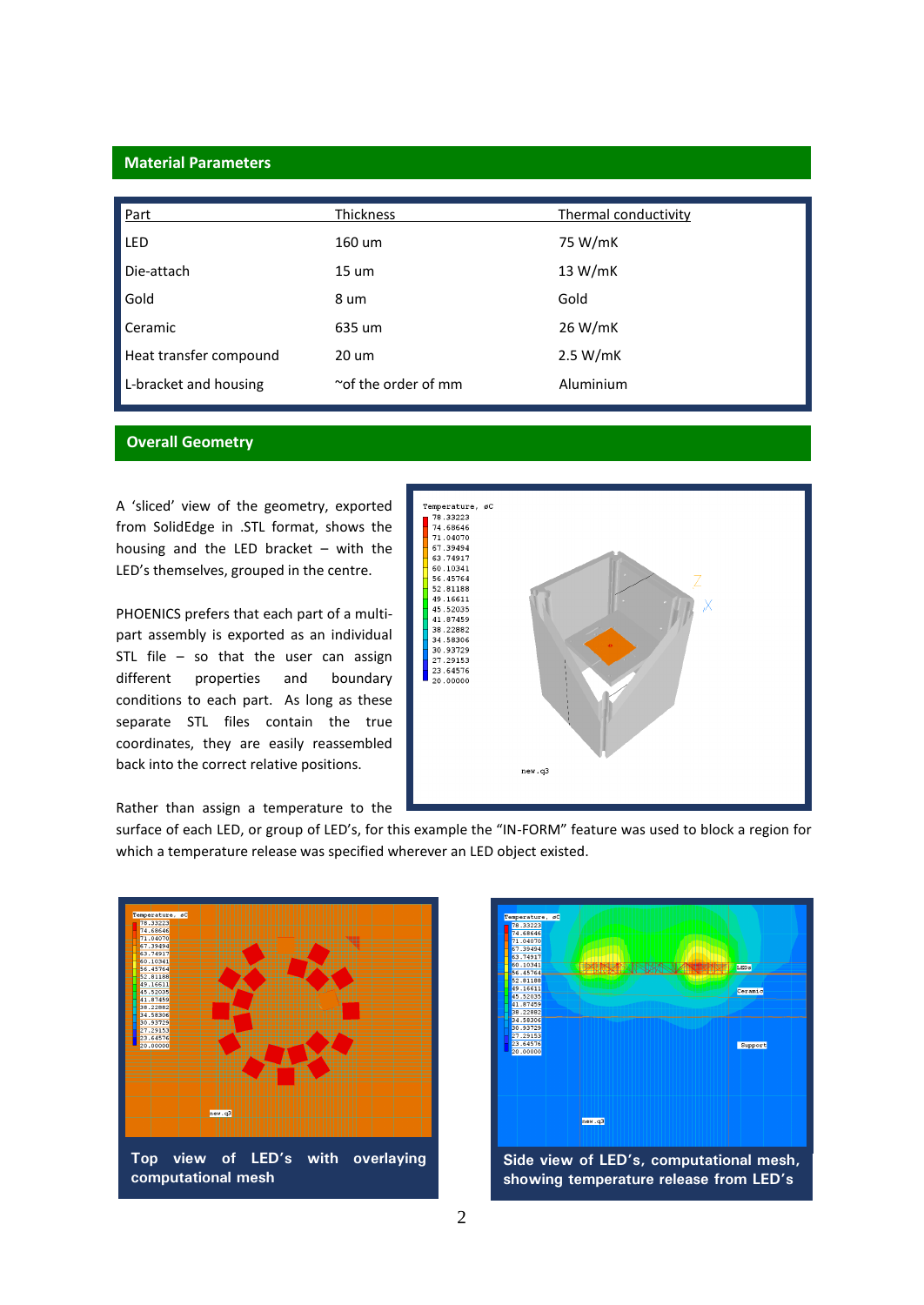### **Model Parameters**

A steady-state analysis was undertaken using the geometry and boundary conditions specified by the customer. Once imported, the case took only a few hours to set up and run. For the final 'production' run, a 45 \* 90 \* 90 computational grid was used, with the mesh concentrated around the LED heat sources.

#### **Results**

The converged solution time, on a single-processor 3Ghz Windows PC, was 18 hours.



**Velocity vectors at mid-plane of LED's Velocity contours at mid-plane of LED's**









**Temperature Iso-surface at 27.5 ºC Velocity contours at mid-plane of LED's**